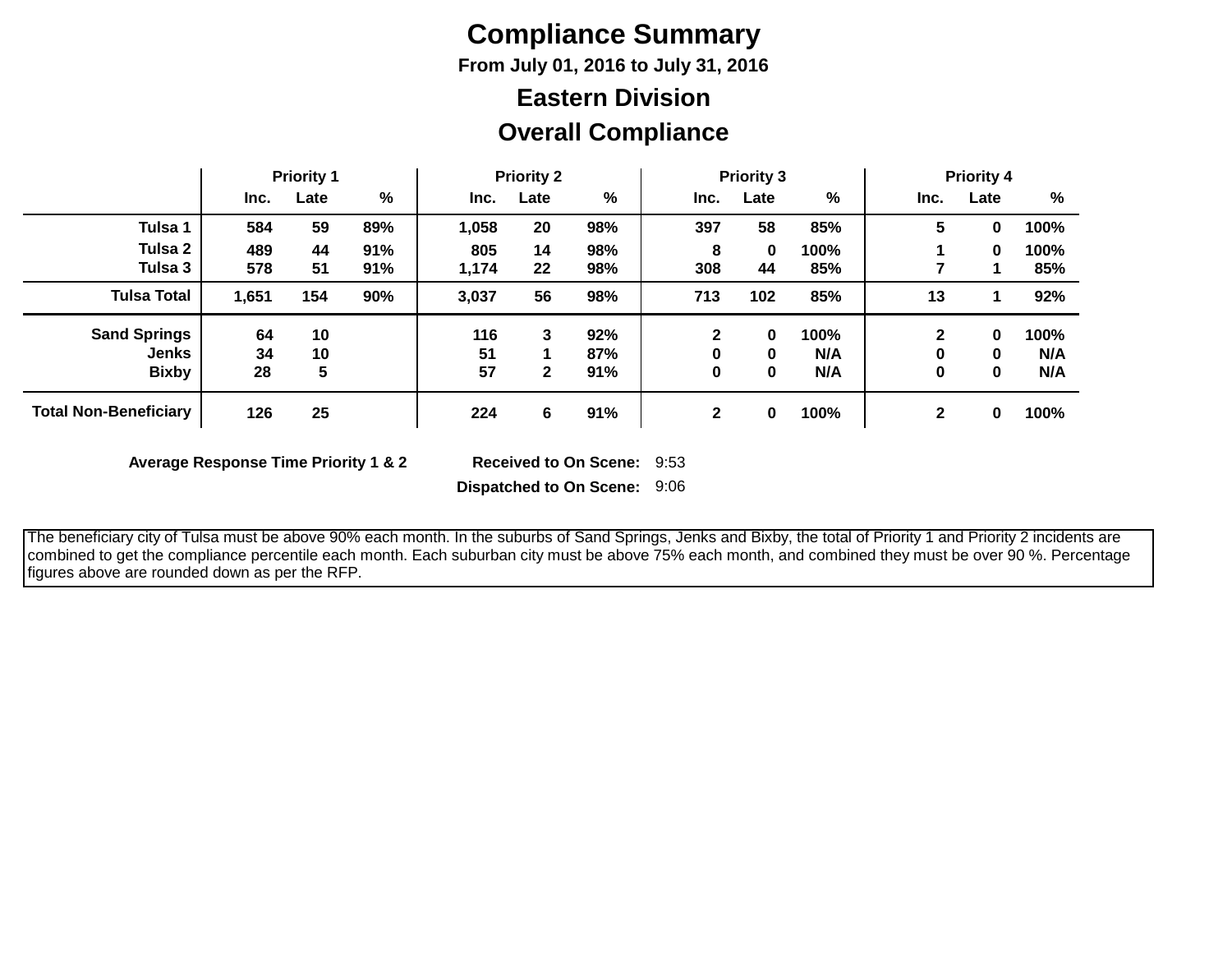# **Compliance Summary**

**From July 01, 2016 to July 31, 2016**

#### **Overall Compliance Western Division**

|                               | <b>Priority 1</b> |      | <b>Priority 2</b> |       |             | <b>Priority 3</b> |          |      | <b>Priority 4</b> |      |              |      |
|-------------------------------|-------------------|------|-------------------|-------|-------------|-------------------|----------|------|-------------------|------|--------------|------|
|                               | Inc.              | Late | %                 | Inc.  | Late        | $\%$              | Inc.     | Late | %                 | Inc. | Late         | $\%$ |
| <b>Oklahoma City 1</b>        | 1,010             | 62   | 93%               | 1,647 | 14          | 99%               | 423      | 15   | 96%               | 15   | $\mathbf 0$  | 100% |
| <b>Oklahoma City 2</b>        | 882               | 83   | 90%               | 1,390 | 28          | 97%               | 248      | 7    | 97%               | 5    |              | 80%  |
| <b>Edmond</b>                 | 162               | 23   | 85%               | 214   | 13          | 93%               | 60       | 2    | 96%               | 0    | 0            | N/A  |
| <b>Total OKC &amp; Edmond</b> | 2,054             | 168  | 91%               | 3,251 | 55          | 98%               | 731      | 24   | 96%               | 20   |              | 95%  |
| <b>Warr Acres</b>             | 44                | 3    |                   | 43    | $\mathbf 0$ | 96%               | $\bf{0}$ | 0    | N/A               | 0    | $\mathbf{0}$ | N/A  |
| <b>Bethany</b>                | 71                |      |                   | 113   | 3           | 94%               |          | 0    | 100%              | 0    | $\mathbf{0}$ | N/A  |
| Mustang                       | 30                | 10   |                   | 38    | 3           | 80%               | 17       | 1.   | 94%               | 0    | $\mathbf{0}$ | N/A  |
| <b>The Village</b>            | 24                |      |                   | 43    | $\bf{0}$    | 98%               | 0        | 0    | N/A               | 0    | $\bf{0}$     | N/A  |
| <b>Nichols Hills</b>          | 5                 | 0    |                   |       | $\bf{0}$    | 100%              | 0        | 0    | N/A               | 0    | $\bf{0}$     | N/A  |
| Yukon                         | 56                | 9    |                   | 77    | 3           | 90%               | 28       | 2    | 92%               | 0    | $\bf{0}$     | N/A  |
| <b>Total Non-Beneficiary</b>  | 230               | 30   |                   | 321   | 9           | 92%               | 46       | 3    | 93%               | 0    | $\mathbf 0$  | N/A  |
| <b>Piedmont</b>               | 11                |      |                   | 9     |             |                   | $\bf{0}$ |      |                   | 0    |              |      |

**Average Response Time Priority 1 & 2** 

**Dispatched to On Scene:** 9:04 Received to On Scene: 9:32

 The beneficiary cities of Oklahoma City and Edmond must be above 90% each month. In the suburbs of Warr Acres, Bethany, Mustang, The Village, Nichols Hills, and Yukon, the total of Priority 1 and Priority 2 incidents are combined to get the compliance percentile each month. Each suburban city must be above 75% each month, and combined they must be over 90 %. Percentage figures above are rounded down as per the RFP.